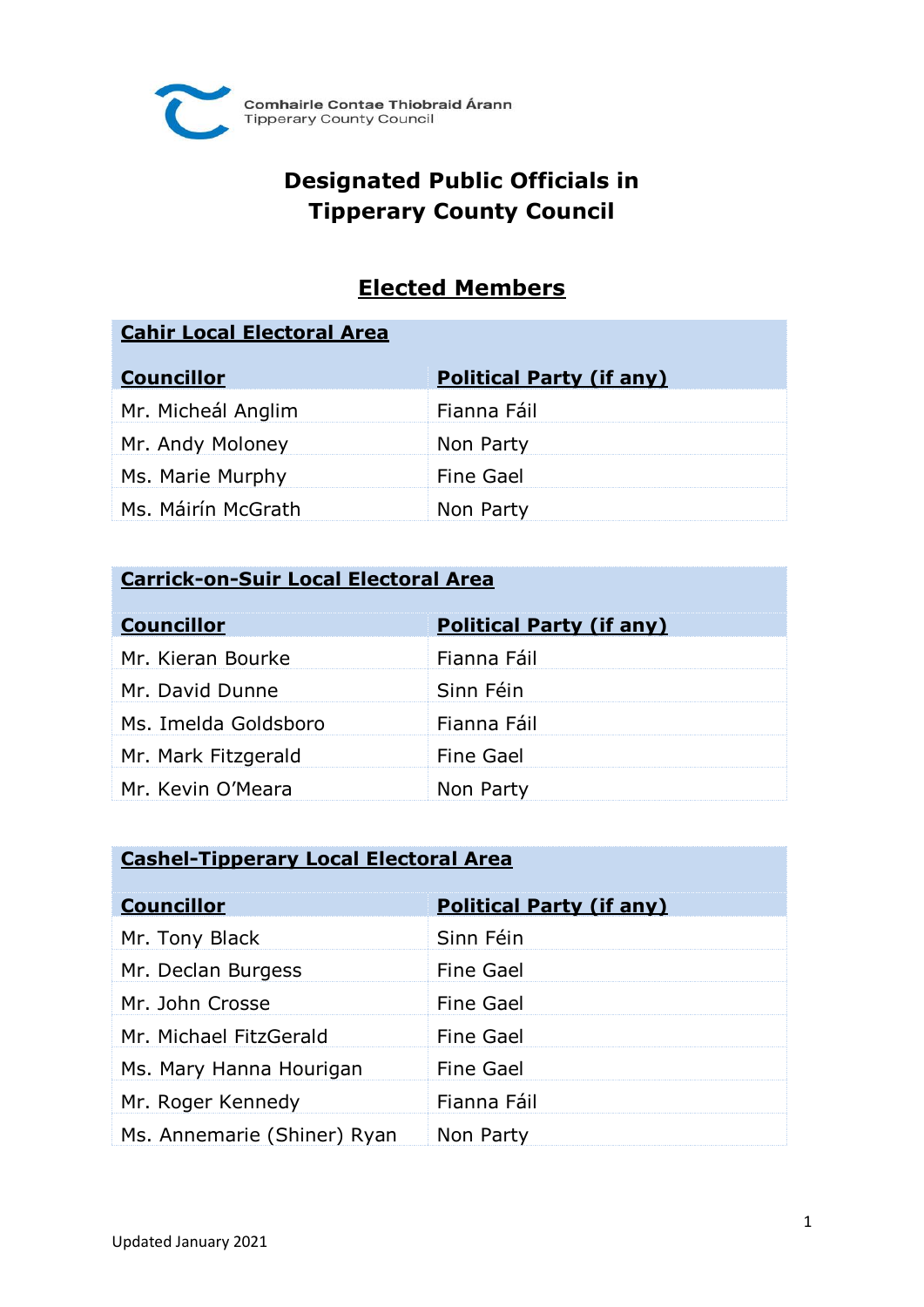

### **Clonmel Local Electoral Area**

| <b>Councillor</b>   | <b>Political Party (if any)</b> |
|---------------------|---------------------------------|
| Ms. Siobhan Ambrose | Fianna Fáil                     |
| Mr. Niall Dennehy   | Non Party                       |
| Mr. Pat English     | Workers and Unemployed Action   |
| Mr. John Fitzgerald | Fine Gael                       |
| Mr. Richie Molloy   | Non Party                       |
| Mr. Michael Murphy  | Fine Gael                       |

#### **Nenagh Local Electoral Area**

| <b>Councillor</b>   | <b>Political Party (if any)</b> |
|---------------------|---------------------------------|
| Mr. Gerard Darcy    | Fine Gael                       |
| Mr. Joe Hannigan    | Non Party                       |
| Mr. Hughie McGrath  | Non Party                       |
| Mr. Seamus Morris   | Non Party                       |
| Mr. Michael O'Meara | Non Party                       |

### **Newport Local Electoral Area**

| <b>Councillor</b>      | <b>Political Party (if any)</b> |
|------------------------|---------------------------------|
| Ms. Fiona Bonfield     | Labour                          |
| Dr. Phyll Bugler       | <b>Fine Gael</b>                |
| Mr. John Carroll       | Fianna Fáil                     |
| Mr. John Rocky McGrath | Non Party                       |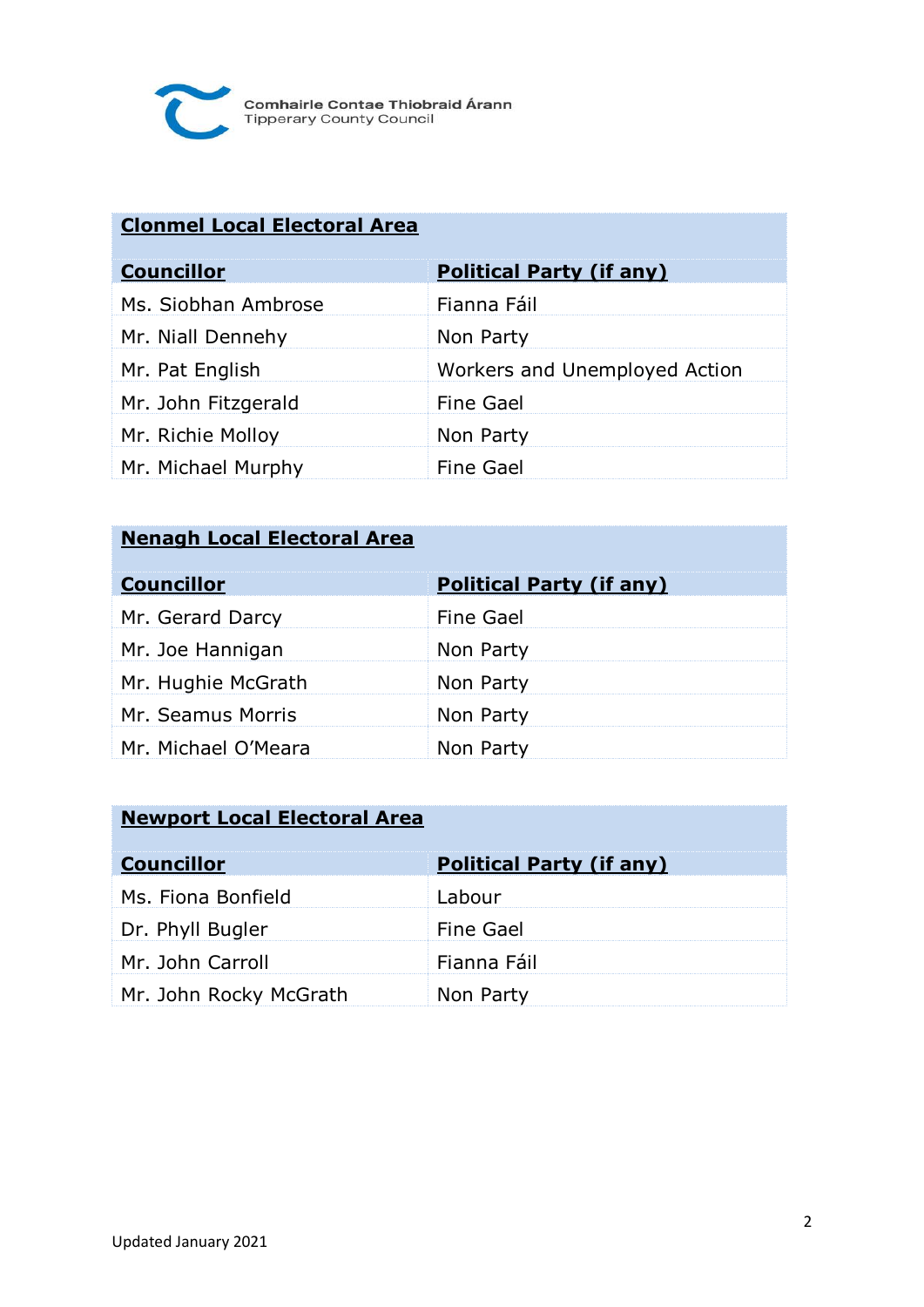

### **Roscrea-Templemore Local Electoral Area**

| <b>Councillor</b>  | <b>Political Party (if any)</b> |
|--------------------|---------------------------------|
| Mr. Noel J. Coonan | <b>Fine Gael</b>                |
| Mr. Shane Lee      | Non Party                       |
| Mr. Eddie Moran    | Non Party                       |
| Mr. Michael Smith  | Fianna Fáil                     |

| <b>Thurles Local Electoral Area</b> |                                 |
|-------------------------------------|---------------------------------|
| <b>Councillor</b>                   | <b>Political Party (if any)</b> |
| Mr. Seamus Hanafin                  | Fianna Fáil                     |
| Mr. Micheál Lowry                   | Non Party                       |
| Mr. Peter Ryan                      | Fine Gael                       |
| Mr. Jim Ryan                        | Non Party                       |
| Mr. Sean Ryan                       | Fianna Fáil                     |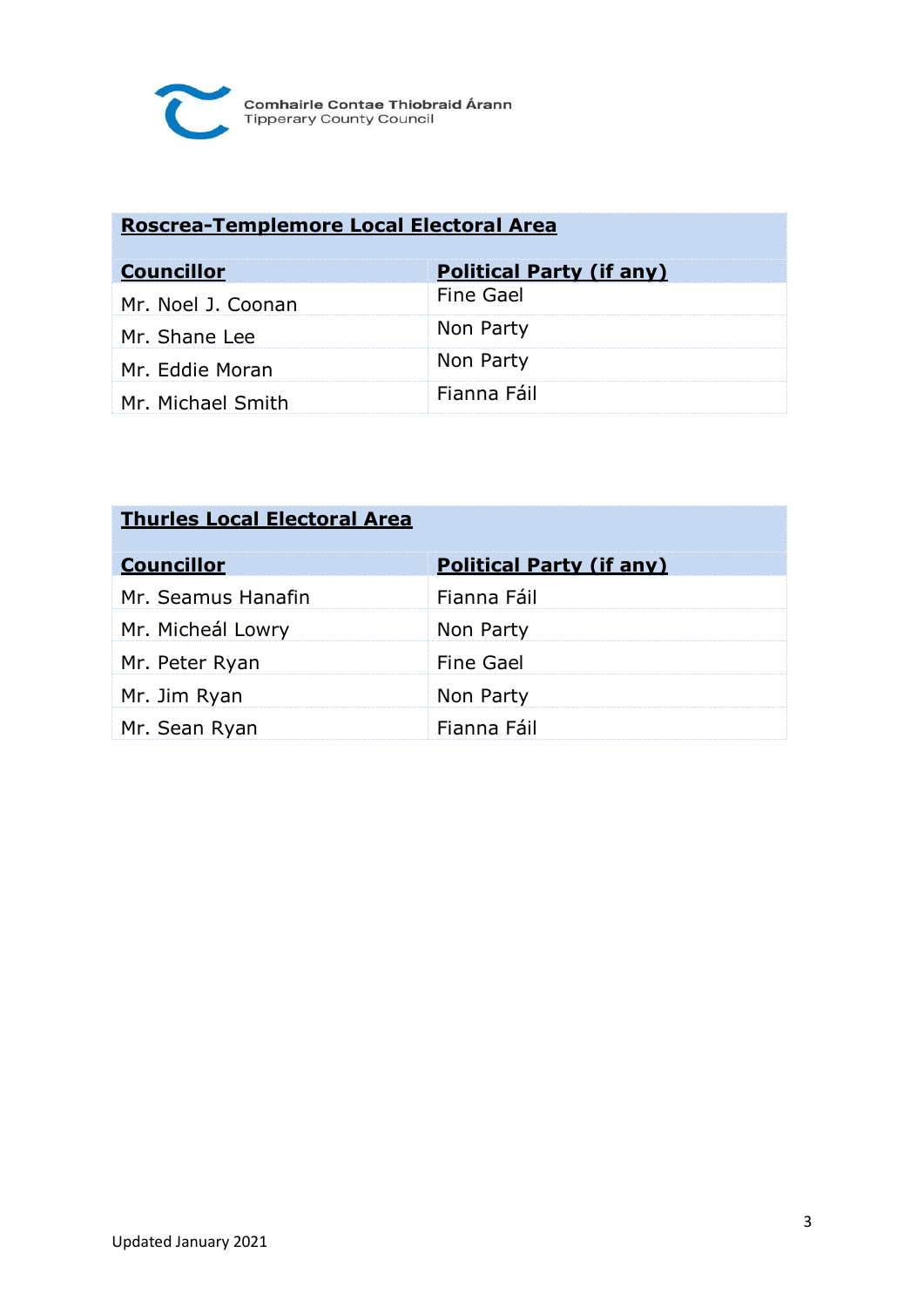

# **Designated Public Officials in Tipperary County Council Executive**

| <b>Name</b> |                   | <b>Position</b>                                                                                           |
|-------------|-------------------|-----------------------------------------------------------------------------------------------------------|
|             | Joe<br>MacGrath   | <b>Chief Executive</b>                                                                                    |
|             | Karl Cashen       | Director of Services - Local Authorities<br>Waters Programme (LAWPRO) National<br><b>Shared Services</b>  |
|             | Sinead Carr       | Director of Services - Housing Services and<br>Clonmel Borough District                                   |
|             | Clare Curley      | Director of Services - Corporate, Human<br>Resources, Climate Action and<br><b>Environmental Services</b> |
|             | Eamon<br>Lonergan | Acting Director of Services - Planning,<br>Water Services and Thurles Municipal<br><b>District</b>        |
|             | Liam<br>McCarthy  | Head of Finance - Finance, Information<br>Technology, Motor Taxation and Shared<br>Services               |